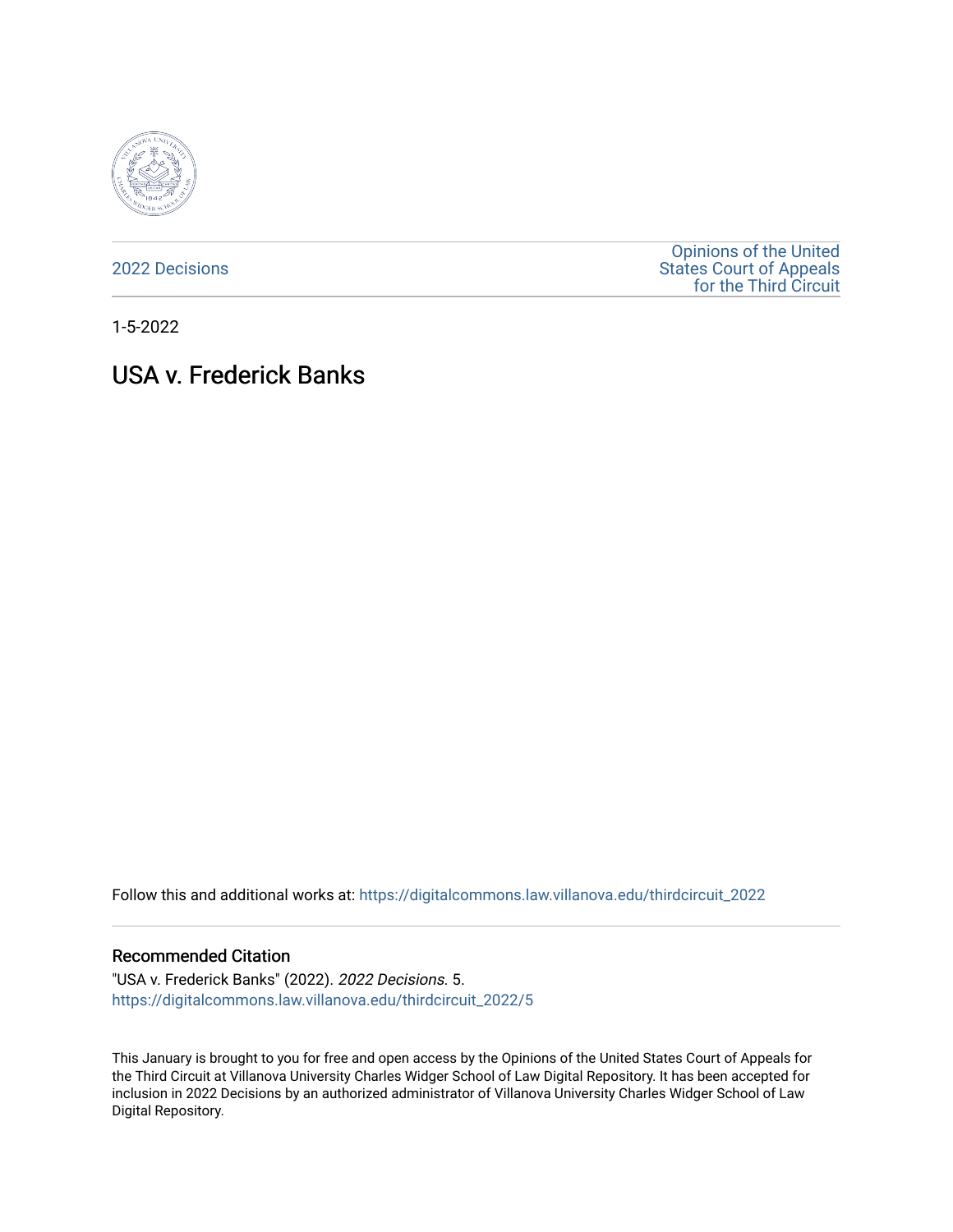#### CLD-050 **NOT PRECEDENTIAL**

## UNITED STATES COURT OF APPEALS FOR THE THIRD CIRCUIT

No. 21-2770  $\frac{1}{2}$ 

 $\frac{1}{2}$ 

### UNITED STATES OF AMERICA

v.

FREDERICK H. BANKS, Appellant

On Appeal from the United States District Court for the Western District of Pennsylvania (D.C. Crim. No. 2:03-cr-00245-001) District Judge: Honorable Nora Barry Fischer

 $\mathcal{L}_\text{max}$  and  $\mathcal{L}_\text{max}$  and  $\mathcal{L}_\text{max}$  and  $\mathcal{L}_\text{max}$ 

Submitted for Possible Summary Action Pursuant to Third Circuit LAR 27.4 and I.O.P. 10.6 December 29, 2021

Before: AMBRO, SHWARTZ and BIBAS, Circuit Judges

(Opinion filed: January 5, 2022)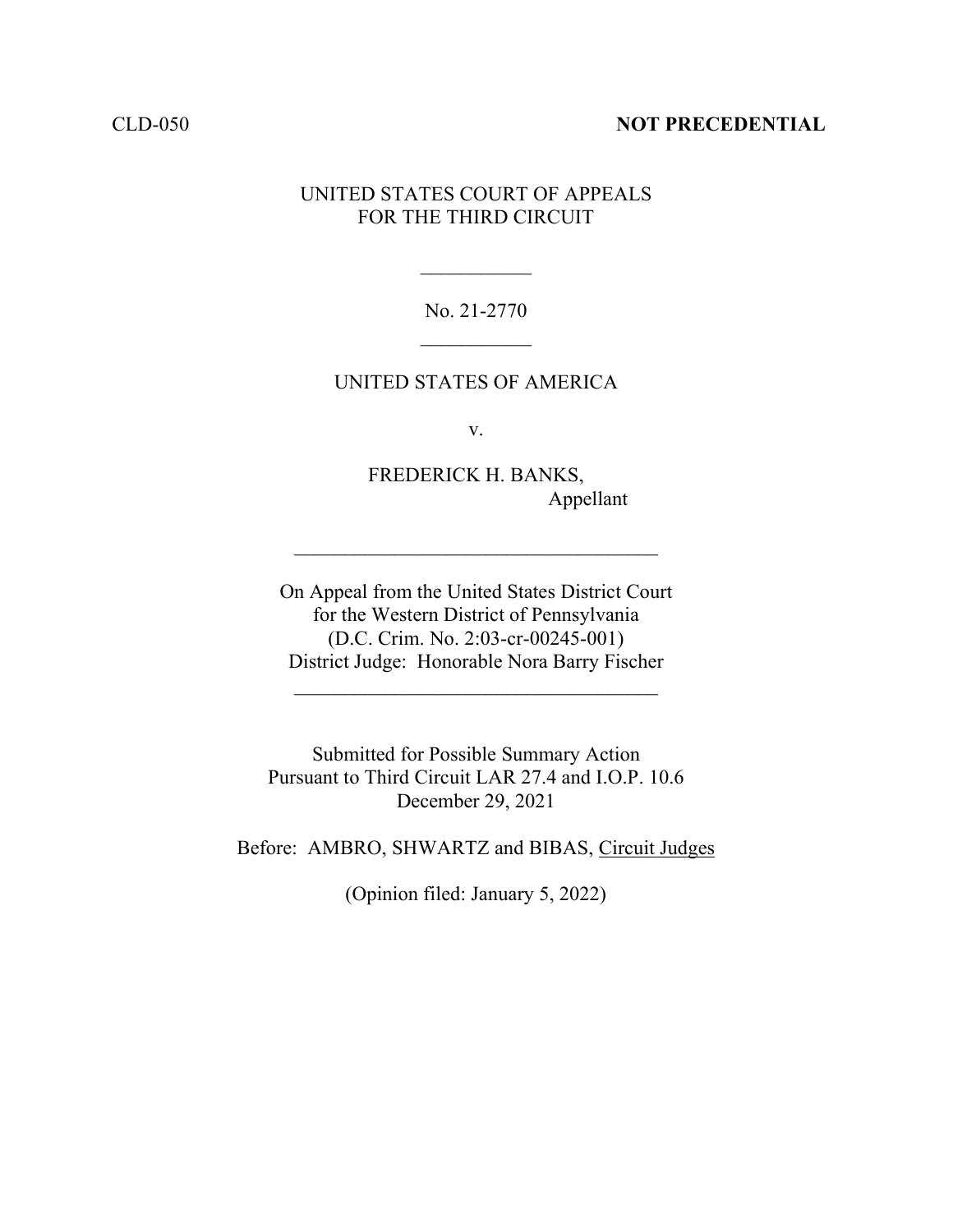# OPINION[\\*](#page-2-0)  $\overline{\phantom{a}}$

 $\frac{1}{2}$ 

#### PER CURIAM

Frederick Banks appeals pro se from the District Court's order denying his petition for a writ of error coram nobis. For the following reasons, we will summarily affirm.

In October 2004, following a jury trial in the United States District Court for the Western District of Pennsylvania, Banks was convicted of mail fraud, copyright infringement, and related offenses. We affirmed. See United States v. Vampire Nation, 451 F.3d 189, 192 (3d Cir. 2006). The District Court later denied Banks's motion under 28 U.S.C. § 2255, and we denied him a certificate of appealability. United States v. Banks, C.A. No. 06–3671 (order entered Dec. 17, 2007). Since then, Banks has filed dozens of other motions and petitions in the District Court challenging his 2004 convictions, and those filings have generated numerous unsuccessful appeals. Banks has now completed serving his sentence and term of supervised release for the convictions in question. See United States v. Banks, 618 F. App'x 82, 83–84 (3d Cir. 2015).

At issue here is Banks's August 2021 petition for writ of error coram nobis, in which he asserted that the District Court lacked jurisdiction to try him because: (1) the indictment did not allege the requisite mens rea element for one of the charged offenses; (2) there was no grand jury empaneled at the time subpoenas were issued; and (3) those

<span id="page-2-0"></span><sup>\*</sup> This disposition is not an opinion of the full Court and pursuant to I.O.P. 5.7 does not constitute binding precedent.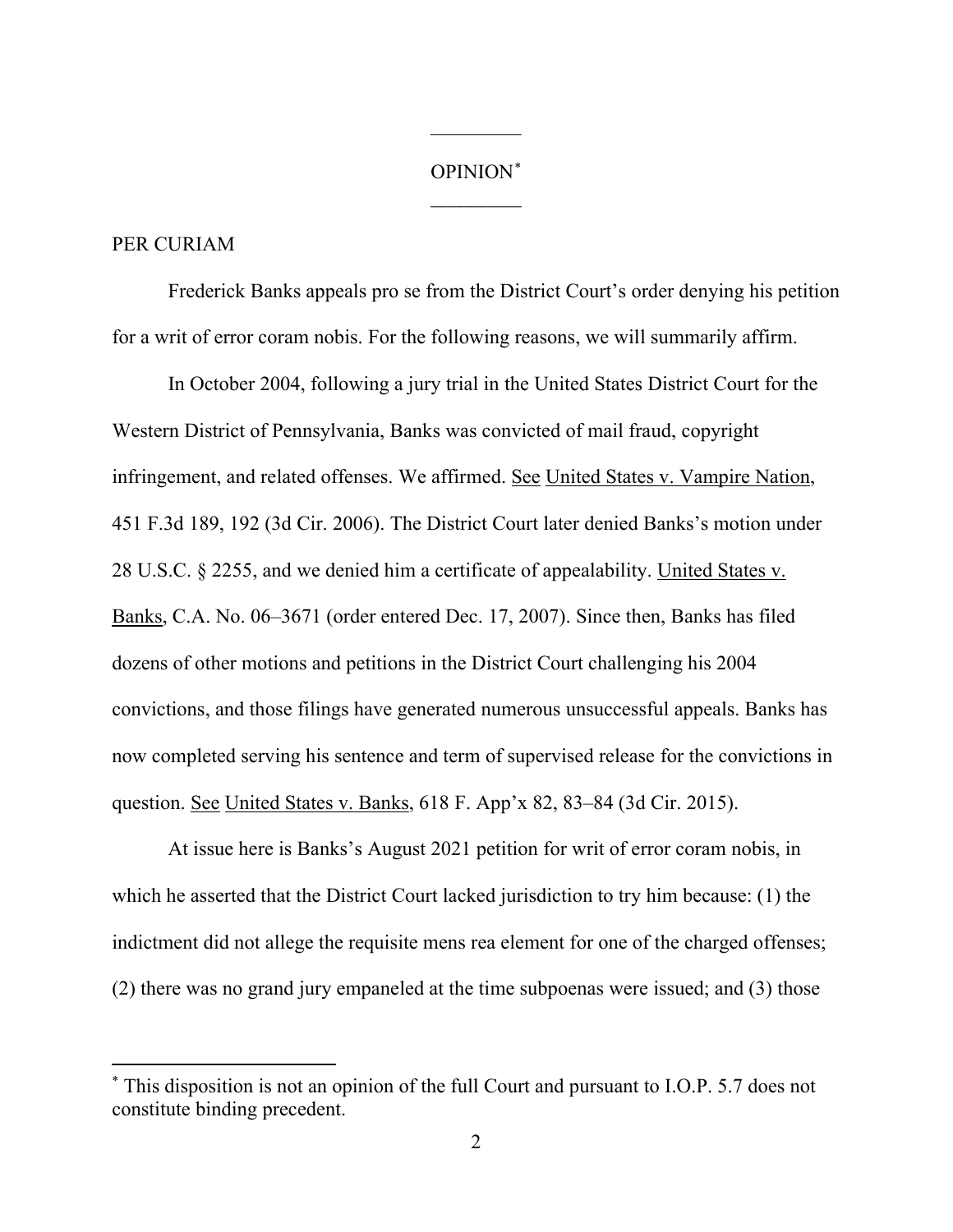subpoenas were served by fax and email. The District Court denied Banks's petition and he timely appealed. The Government has moved for summary affirmance.

We have jurisdiction pursuant to 28 U.S.C. § 1291 and exercise de novo review over legal issues arising from the denial of coram nobis relief. See United States v. Rhines, 640 F.3d 69, 71 (3d Cir. 2011) (per curiam). We may take summary action if an appeal fails to present a substantial question. See 3d Cir. L.A.R. 27.4 and I.O.P. 10.6.

A petitioner seeking a writ of coram nobis must, inter alia, assert an error of a fundamental kind that had no remedy at the time of the criminal proceeding. Ragbir v. United States, 950 F.3d 54, 62 (3d Cir. 2020). A fundamental error is one that undermines the jurisdiction of the trial court and invalidates the proceeding. Id. at 63. The Supreme Court has noted, "it is difficult to conceive of a situation in a federal criminal case today where a writ of coram nobis would be necessary or appropriate." Carlisle v. United States, 517 U.S. 416, 429 (1996) (internal alteration and quotation marks omitted).

Banks asserted in his motion that the District Court lacked jurisdiction to try him due to various alleged defects in the indictment and irregularities with the grand jury. Even if Banks's allegations were true, they would not constitute jurisdictional defects. See United States v. Cotton, 535 U.S. 625, 630–31 (2002) (holding that a defect in an indictment does not deprive a court of jurisdiction). Moreover, as the District Court correctly noted here—and has told Banks repeatedly—because remedies for these purported errors existed earlier in his proceedings, coram nobis relief is not available to him now. See Mendoza v. United States, 690 F.3d 157, 159 (3d Cir. 2012) (explaining

3